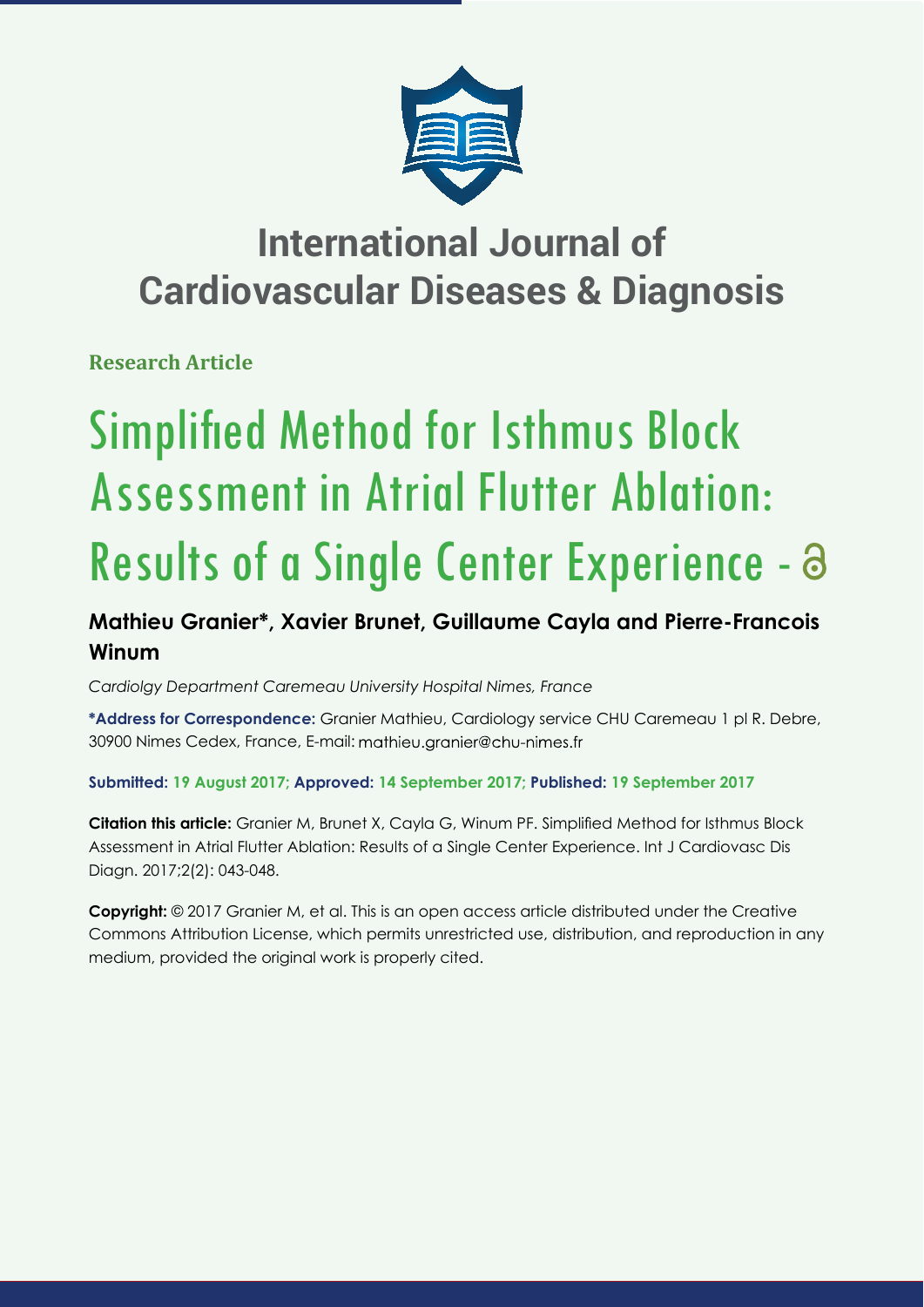#### **ABSTRACT**

**Background:** Typical Atrial Flutter (AFl) is standardly cured by Radiofrequency (RF) ablation with the goal of Cavo-Tricuspid Isthmus (CTI) block. Here we describe our method to assess CTI block and its result on clinical recurrence

**Methods:** CTI ablations performed at our center were analyzed. We used two catheters: a quadripolar in the coronary sinus (Cs) and the RF catheter.

The endpoint of ablation was the assessment of isthmus block if S-A2 interval was > 140 msec, measured from the Cs ostium (S) to the RF catheter placed lateral to the CTI (A2). We aimed to study the rate of recurrence after a maximal follow up of 24 months.

**Results:** 74 patients were included (age 69.8 ±11). Post procedural S-A2 interval was 162 ± 26 msec. S-A2>140 msec was achieved in 66 patients (89%). Eight patients (11%) exhibited a S-A2 <140 msec but >130 msec. One patient exhibited a S-A2=110 msec and flutter recurrence after 13 months.

During follow-up (14.1 ± 6.8 months), 4 patients were lost. Flutter recurred in 3 (4%). AFI-free and arrhythmia-free survival probabilities were respectively 84% [CI 0.71-0.99] and 54 % [CI 0.36-0.80]. Fifteen patients (21.5%) developed AF.

**Conclusion:** In our cohort, assessment of CTI block by a S-A2 interval >140 msec is feasible with a rate of recurrence of 4%. This cut-off value seems relevant but would deserve a comparative analysis. This simplified approach is safe and effective with clinical results comparable to the literature.

**Keywords:** Atrial Flutter; Radiofrequency Ablation; Cavotricuspid Isthmus Block; Atrial Flutter Ablation; Cavotricupid Isthmus Ablation

#### **ABBREVIATIONS**

AF: Atrial Fibrillation; AFI: Atrial Flutter; CL: Cycle Length; Cs: Coronary Sinus; CTI: Cavo-Tricuspid Isthmus; EP: Electrophysiological; FU: Follow Up; IVC: Inferior Vena Cava; LAO: Left Anterior Oblique; PPI: Post Pacing Interval; RF: Radiofrequency; SR: Sinus Rhythm; SVT: Supra Ventricular Tachycardia

#### **INTRODUCTION**

Typical Atrial Flutter (AFl) is a frequent macro-reentrant right atrial arrhythmia [1], whose Radio Frequency (RF) ablation of the Cavo Tricuspid Isthmus (CTI) demonstrated excellent acute and long term success rates [2,3]. Despite the widespread use of this curative approach, there is no specific guideline about the method and material required to achieve CTI ablation. Numerous techniques have been published most of which have been described using a duo-decapolar catheter to record atrial depolarization and test CTI block during RF ablation [4-7]. Obtaining CTI block, on top of sinus rhythm restoration as an endpoint for acute procedural success, demonstrated best clinical results in long term follow up [8].

Here we describe a simplified method to achieve RF of the CTI and test CTI block, by using only the RF catheter and a deflectable quadripolar catheter introduced in the Coronary Sinus (Cs). We hypothesized that a unidirectional measurement of conduction delay between Cs ostium and the lateral part of the isthmus line > 140 msec is a clinically relevant marker of bidirectional isthmus block, and can demonstrate clinical results comparable to the literature.

#### **PATIENTS AND METHODS**

#### **Study design**

Single center retrospective observational study. Local ethics committee of our institution approved the protocol.

#### **Patients**

All consecutive patients referred to our center for RF ablation of typical atrial flutter were screened.

Criteria for patients' selection were: age >18, documented common atrial flutter on 12 leads ECG, RF ablation of the CTI after validation of the isthmus dependence of the flutter. Patients were excluded if previous RF of the CTI, left atrial tachycardia documented in the EP lab, or Atrial Fibrillation (AF) at the time of the procedure occurred.

Among the 115 patients identified, 23 were excluded (nine patients with previous RF of the CTI, four patients without procedural report, two patients didn't presented atrial flutter, eight patients presented left atrial tachycardia). From the remaining 92 patients, 18 could not be included for missing data or AF conversion during ablation. Finally 74 patients were included in the study. Four patients were lost at follow up (figure 1).

#### **Electrophysiological (EP) procedure**

Patients were under conscious sedation. Midazolam and Sufentanyl were injected before the beginning of the procedure (usually 1 mg and 2.5 μg) and then titrated to avoid pain and discomfort. A quadripolar deflectable catheter (Xtrem, Sorin™) and a RF catheter 8 mm non irrigated tip (Blazer II Boston Scientific<sup>™</sup>) or 4 mm irrigated tip (Coolflex, St Jude medical<sup>™</sup>) were introduced via femoral vein. The quadripolar catheter was positioned in the coronary sinus. Cycle length (CL) of the tachycardia and proximo-distal depolarization were assessed. Typical 12-lead ECG and proximo-

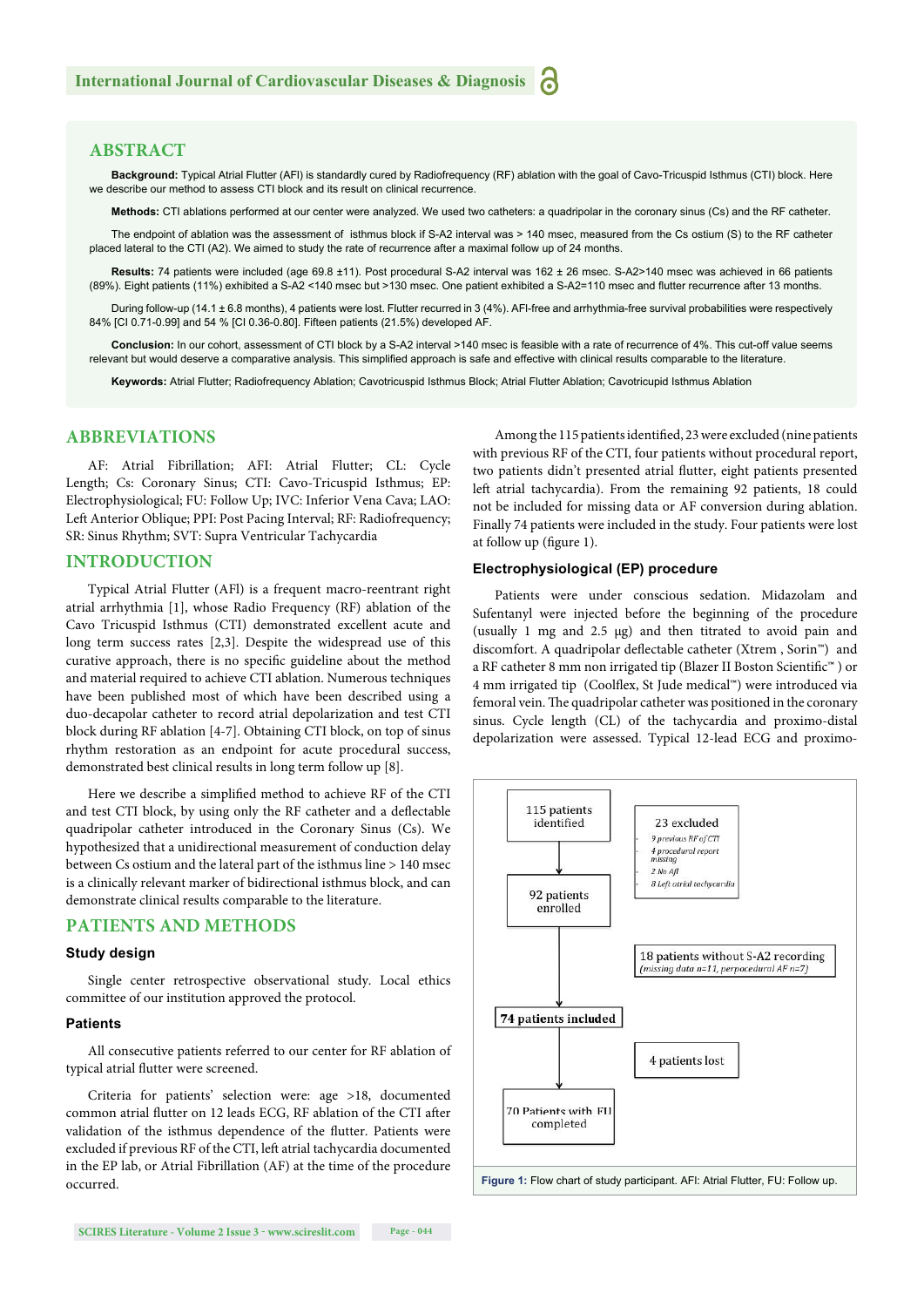#### **International Journal of Cardiovascular Diseases & Diagnosis**

distal depolarization were sufficient to consider the flutter as isthmusdependent and begin CTI ablation. If necessary, Post Pacing Intervals (PPI) were measured throughout right atrium and coronary sinus to assess isthmus dependence of the circuit [9] .

**Ablation:** RF energy was delivered with a IBI-1500T9-CP generator (St Jude Medical, St-Paul, MN). For non irrigated catheter, maximum power output was 50 Watts and temperature limited to 65°C, for irrigated catheter power output was 30 Watts and temperature limited to 45°C. CTI ablation was performed point-bypoint or by dragging under fluoroscopic and electrical guidance: in 30° Left Anterior Oblique view (LAO 30), RF catheter was positioned and banded at 6 hours until a ventricular electrogram was obtained. The RF catheter was then pulled down until appearance of an atrial electrogram. RF was then delivered, pulling down the catheter to the Inferior Vena Cava (IVC). Applications were repeated along the CTI line until achievement of electrical endpoints.

**Acute procedural success and Electrical endpoints:** Objectives of the procedure were to restore sinus rhythm and to achieve line of block on the CTI. We hypothesized that a S-A2 interval >140 msec was a strong marker of bi-directional isthmus block (figure 2). This interval was defined as the time separating the spike of stimulation (pacing at 600 msec CL) on the proximal bipole of the quadripolar deflectable catheter (located at proximal part of the coronary sinus) and the tip of the RF catheter that has been moved to the lateral side of the CTI. On the bipolar signal, caliper was adjusted to the maximum dV/dt of the A2 signal (figure 3). The cut off value of 140 msec was decided after considering the result of previous studies  $(7,10)$  (see discussion section for details) A waiting period of at least ten minutes was then observed until the end of the procedure.

**Clinical follow up:** Patients were followed up to a maximum of 24 months after the procedure. Medical investigation was performed by phone call to the patient's general practitioner or cardiologist or to the patient himself. If a history of palpitation recurrence or hospitalization for arrhythmia or any cardiovascular cause was



**Figure 2:** Representative example of Isthmus block assessment. Panel A : interval between spike from the coronary sinus ostium and signal recorded by the RF catheter at the lateral part of the ICT (S-A2 interval) before complete isthmus block (S-A2=100 msec). Panel B : After complete isthmus block (S-A2=170 msec)



found, investigation was continued to confirm ECG documented flutter recurrence or any other arrhythmia.

Main objective of the study was freedom from common flutter recurrence at the end of follow up.

**Statistics:** Statistical analyses were performed with biostaTGV online software (http://marne.u707.jussieu.fr/biostatgv/). Kaplanmeier method was used to calculate event-free survival curve. For comparisons of groups, continuous variables are expressed as means ± standard deviation and were compared with Student t-test or Wilcoxon-Mann Whitney if distribution was not normal. Qualitative variables are expressed as percentage of the effective, and were compared with Chi-square test or exact Fischer test depending of the effective (expected effective n>5 for chi-square validation).

#### **RESULTS**

Seventy-four patients met inclusion criteria. Patient's characteristics are resumed in (table 1).

#### **Ablation procedure**

 Most of the procedures were performed with non-irrigated catheter. At the time of RF ablation,  $19\%$  (n=14) of the patients were in Sinus Rhythm (SR).

#### **Immediate ablation results**

Among the patients in AFl during the procedure (n=60), restoration of SR was achieved in all. Of note, seven patients presented AF conversion during ablation and have not been enrolled in the study as mentioned in method section (Figure 1). Among the 14 patients in SR during the procedure, the endpoint defined as S-A2 >140 msec was obtained in 11 (79%). Mean Fluoroscopy time was 9.8  $± 10.4$  min.

#### **Isthmus block assessment**

S-A2 interval at the end of procedure has been recorded all patients. 65 patients (89%) exhibited a S-A2 interval >140 msec.

Overall, S-A2 interval was  $162 \pm 26$  msec. Eight patients (11%) exhibited a S-A2 interval < 140 msec and are described in (table 2). Three of them were in sinus rhythm and five in AFl at the time of the procedure. All but one exhibited a S-A2 interval <140 msec but > 130 msec. One patient presented an acute termination of the flutter with S-A2 interval of 110 msec at the end of the procedure. AFl recurred thirteen months later, requiring a second procedure with a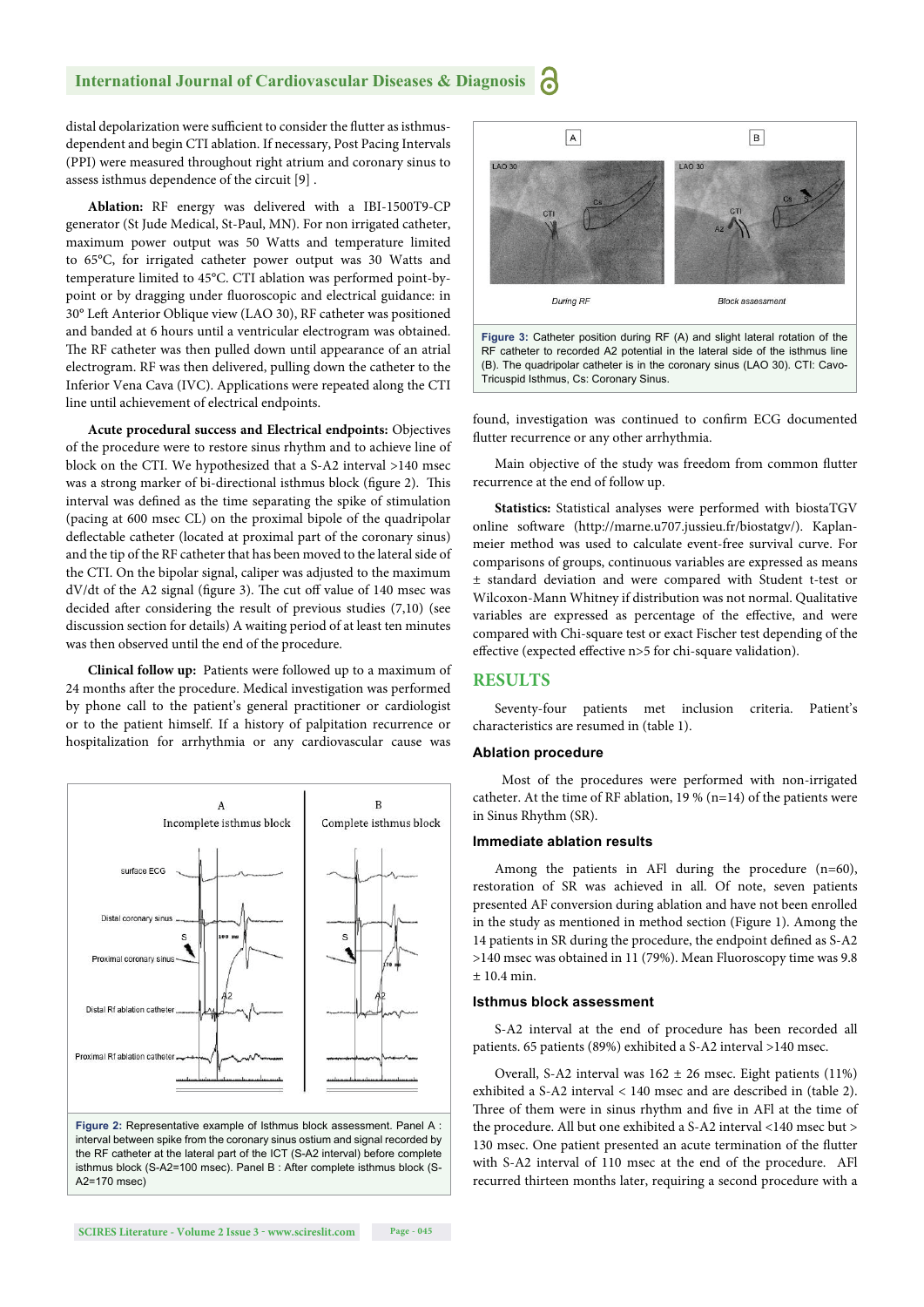#### **International Journal of Cardiovascular Diseases & Diagnosis**

S-A2 interval of 210 msec at the end of the second procedure without any recurrence after 18 months. Among the group of patient with incomplete isthmus block (S-A2 < 140 msec), three presented AF during the follow up.

#### **Clinical follow up (FU)**

Mean FU was 14.1±6.8 months, four patients were lost. Among the 70 patients with follow up completed, three presented common atrial flutter recurrence (4%) and are described in (table 3). For one patient AFl recurred 24 hours after the index procedure, and block was obtained after a second procedure (S-A2 187 msec). For a second patient, AFl recured after five month despite a S-A2 interval of 150 msec at the end of the index procedure. Atrial flutter-free survival probability at the end of FU was 84% [CI 0.71-0.99] (figure 4).

Fifteen (21.5%) patients developed AF during follow up. Overall, arrhythmia-free survival probability at FU was 54 % [CI 0.36-0.80] in our cohort (figure 5).

#### **Complications**

Neither groin hematoma requiring surgery nor serious cardiovascular complications were recorded during FU.

Two patients died during FU. One patient died from non-cardiac

| disease, OSA: Obstructive Sleep Apnea.                                |                                         |
|-----------------------------------------------------------------------|-----------------------------------------|
| <b>Baseline</b><br>Characteristics (n=74)                             |                                         |
| Age(y)<br>Female                                                      | $69.8 + 11.1$<br>13%                    |
| Cardiomyopathy<br>None<br><b>Ischemic</b><br>Dilated<br>Valvular      | 37 (50%)<br>23 (31%)<br>3(4%)<br>6(8%)  |
| <b>Ejection Fraction</b>                                              | 50.6 ±13%                               |
| <b>Risk Factor</b><br>Diabete<br>Hypertension<br>None                 | 15 (20%)<br>30 (41%)<br>31 (42%)        |
| Comorbidities<br>History of AF<br>Kidney failure<br>COPD/OSA*<br>None | $8(11\%)$<br>6(8%)<br>4(5%)<br>49 (66%) |
| Atrial Flutter at inclusion<br>Yes<br>No (Sinus Rhythm)               | 60 (81%)<br>14 (19%)                    |

Table 1: Patient's characteristics. \*COPD: Chronic obstructive pulmonary

cause seven months after the procedure, the second presented unexplained nocturnal sudden death six days after discharge.

#### **DISCUSSION**

#### **Clinical results**

In this study we investigated if a simplified method for RF ablation of typical AFl, using two catheters and a simple isthmus block criteria could achieve a good clinical success rate. In a metaanalysis involving 10719 patients and 158 studies, Perez et al [8]. Reported an immediate procedural success rate of 91.1% and a rate of recurrence of 6.7%, which is similar to our results (89% and 4% respectively). Atrial fibrillation incidence during follow up was 33.6% with a mean follow up of 15.2 months, as we reported an incidence of 21.5% after 14.1 months.

#### **Simplified approach**

Several authors already reported simplified methods with the use of two catheters [11-13], however none of them used the S-A2 interval as a bidirectional isthmus block criterion. Klug et al. demonstrated excellent results in a limited number of patients (n=30), with an isthmus block criterion, using surface ECG P wave analysis, which however is not widely used. Also, Maury et al. demonstrated a relatively high rate of recurrences at 15 months (13%) in a series of 255 patients, using differential pacing to assess clockwise and counterclockwise isthmus block. Liew et al. demonstrated in a randomized study aggregating all supra ventricular tachycardia (SVT) (n=200) the cost reduction of using a minimal number of catheter. In the two catheters AFl ablation group ( $n=29$ ), using differential pacing for isthmus block assessment and a FU of six weeks, only one recurrence occurred.

#### **S-A2> 140 msec as a marker of bi-directional isthmus block**

Use of S-A2> 140 msec was based on the results of Oral et al. and Chen et al. studies [7,10]. Indeed, in a series of patients with bi-directional isthmus block criteria, Chen et al. reported a S-A2 minimum value of 140 msec [10], whereas Oral et al. reported a mean value of  $195 \pm 31$  msec (and so a minimal value of 164 msec) [7]. Our result of  $162 \pm 26$  msec is consistent with these previous findings and the minimal value of 140 msec has been achieved in the vast majority of our patients (89%). However, this is an empiric cut-off that should theoretically be adapted to each patient, based on the size of right atrium, the distance between Cs ostium and RF ablation catheter, and the possibility of a posterior crista terminalis conduction as previously reported by Scaglionne et al. [14].

| Table 2: Descriptive table of patients with S-A2<140 msec: f= female, m=male; EF: Ejection Fraction; HT: Hypertension. |           |           |            |                          |                              |                   |            |                                |            |
|------------------------------------------------------------------------------------------------------------------------|-----------|-----------|------------|--------------------------|------------------------------|-------------------|------------|--------------------------------|------------|
| Patients with $S-A2 < 140$ msec (n=9)                                                                                  |           |           |            |                          |                              |                   |            |                                |            |
| Patient n°                                                                                                             | Age $(y)$ | Sex (m/f) | EF<br>(% ) | <b>Risk factor</b>       | Pre-procedural<br><b>ECG</b> | Procedural result | S-A2(msec) | <b>FU Duration</b><br>(months) | Events     |
|                                                                                                                        | 69        |           | -          | $\overline{\phantom{a}}$ | Flutter                      | <b>Sinus</b>      | 135        | 12                             | AF         |
| 2                                                                                                                      | 80        | m         | 60         | <b>Diabetes</b>          | Flutter                      | Sinus             | 135        | 23                             | none       |
| 3                                                                                                                      | 55        | m         | 60         | <b>HT</b>                | Flutter                      | <b>Sinus</b>      | 135        | 21                             | none       |
| 4                                                                                                                      | 70        | f         | 60         | <b>HT</b>                | <b>Sinus</b>                 | Sinus             | 130        | 22                             | none       |
| 5                                                                                                                      | 64        | m         | 60         | <b>HT</b>                | <b>Sinus</b>                 | <b>Sinus</b>      | 135        | 12                             | AF         |
| 6                                                                                                                      | 58        | m         | 60         | none                     | <b>Sinus</b>                 | <b>Sinus</b>      | 135        | 12                             | AF         |
| 7                                                                                                                      | 68        | m         | 45         | <b>HT</b>                | <b>Flutter</b>               | <b>Sinus</b>      | 130        | 13                             | none       |
| 8                                                                                                                      | 81        | m         | 60         | none                     | Flutter                      | <b>Sinus</b>      | 110        | 16                             | Recurrence |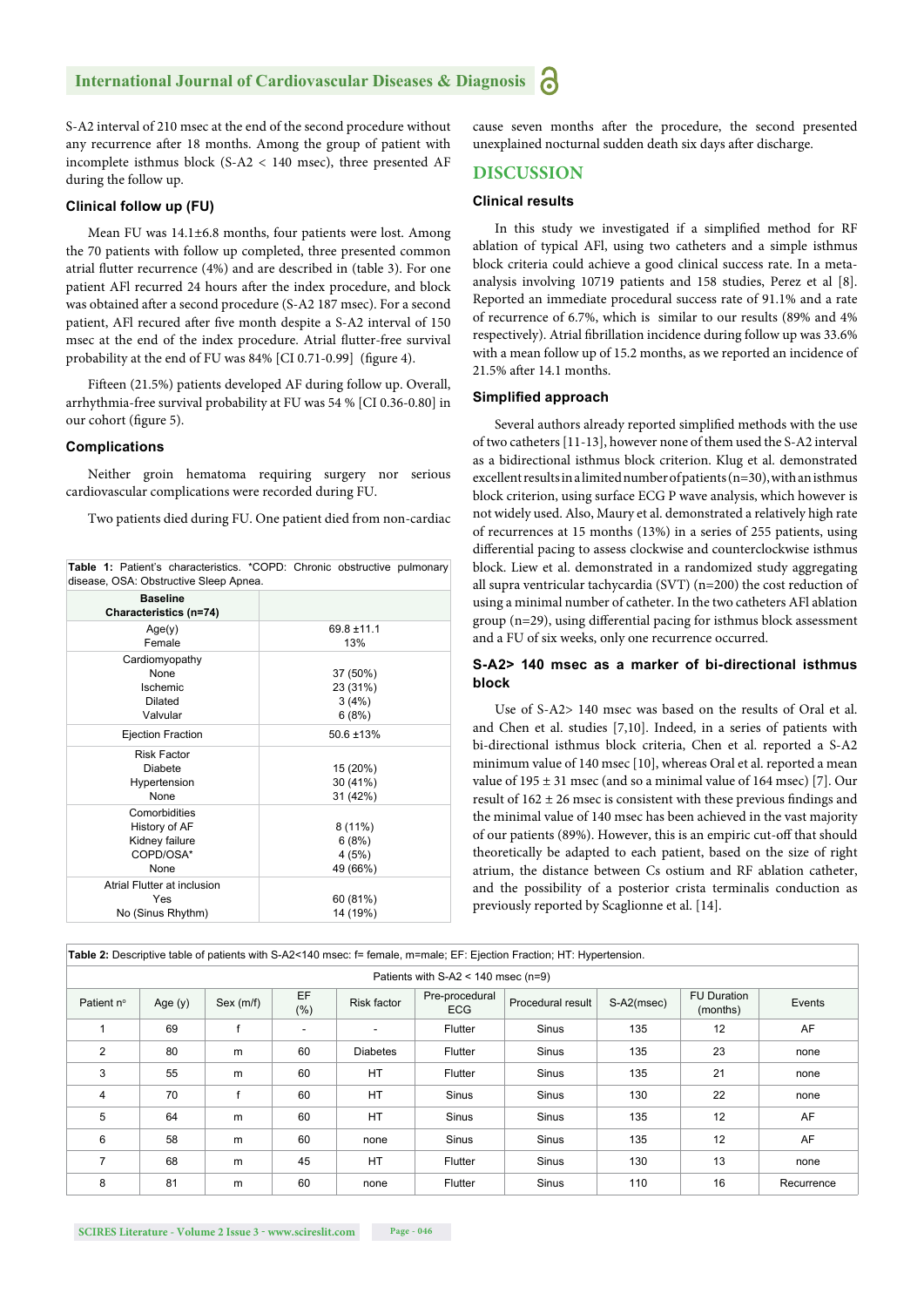| Table 3: Descriptive table of patients with typical atrial flutter recurrence during FU. |         |           |            |                    |                       |                              |     |                                |                    |
|------------------------------------------------------------------------------------------|---------|-----------|------------|--------------------|-----------------------|------------------------------|-----|--------------------------------|--------------------|
| Patients with atrial flutter recurrence                                                  |         |           |            |                    |                       |                              |     |                                |                    |
| Patient n°                                                                               | Age (y) | Sex (m/f) | EF<br>(% ) | <b>Risk factor</b> | Pre-procedural<br>ECG | Procedural result S-A2(msec) |     | <b>FU Duration</b><br>(months) | Events             |
|                                                                                          | 67      | m         | 60         | none               | Flutter               | Sinus                        | 160 | 19                             | Flutter recurrence |
|                                                                                          | 62      | m         | 60         | none               | Flutter               | Sinus                        | 150 |                                | Flutter recurrence |
| З                                                                                        | 81      | m         | 60         | none               | Flutter               | Sinus                        | 110 | 13                             | Flutter recurrence |



**Figure 4:** Kaplan-Meier curve of survival without typical atrial flutter recurrence (n=55), patients with AF during FU have been excluded.



Our study was underpowered to demonstrate a significant difference in the rate of recurrences between the nine patients with a S-A2<140 msec and the rest of the cohort. This is a limitation of the study, but our objective was to describe our clinical practice and confront our results to the literature, and not to compare both group. The only patient that presented recurrence in this group exhibited a S-A2 of 110 msec at the end of the index procedure, and of 210 msec after the second procedure. In this particular case it is obvious that CTI block was not achieved in the first procedure. For the other three patients that exhibited a S-A2 between 130 and 140 msec, as there was no recurrence, isthmus block remains unclear and at least some of them might have a posterior crista terminalis conduction that make S-A2 >140 msec impossible to obtain.

#### **Uni- or bi-directional isthmus block?**

As far as Chen et al. mentioned in their study that "a unidirectional conduction block in the CTI was never observed"[10], we assumed, in order to simplify the procedure, that uni-directional conduction delay measurement was sufficient to assess bi-directional isthmus block and thus long term clinical result. Following this hypothesis, we've tested the clockwise block with the S-A2 interval, but never checked the counter clockwise block.

#### **Procedural outcome**

We didn't have any major complication, especially groin hematoma and one could expect that reducing the number of catheters would favor the safety of the procedure regarding this frequently reported complication [15].

In our retrospective cohort, the total fluoroscopy time was 9.8 ± 10.4 min. In a recent meta-analysis comparing results of cryo vs RF catheter ablation, mean fluoroscopy duration for RF group was 27.5 min [16]. We did not recorded total procedural time, this is a limitation of the study, however, we may hypothesize that reducing the number of catheter and using a quadripolar catheter, easier to manipulate, would reduce the total time of catheter positioning and fluoroscopy duration.

Finally, reducing the number of catheter with a comparable clinical result should reduce the cost of the procedure. In our institution, considering the cost of a duodecapolar catheter, reducing the number of catheter needed saved 355 euros per procedure.

As no specific guideline about the material to be used for this procedure is available to date, a randomized comparison would be of interest to help electrophysiologists in the choice of the best technique.

#### **CONCLUSION**

In this single center retrospective cohort, we've found that our simplified method for radiofrequency of Atrial Flutter using two catheters and a simple criterion of isthmus block was safe and could provide clinical results comparable those of the literature.

A S-A2 interval > 140 msec seems an adequate goal to assess isthmus block but this remains to be demonstrated in a comparative study. This approach could be time and cost saving compared to conventional ablation using multipolar catheter.

#### **AKNOWLEDGEMENT**

We thank Dr Lionel Beck and Mrs Mariella Lomma and Sarah Kabani for their active collaboration and precious help.